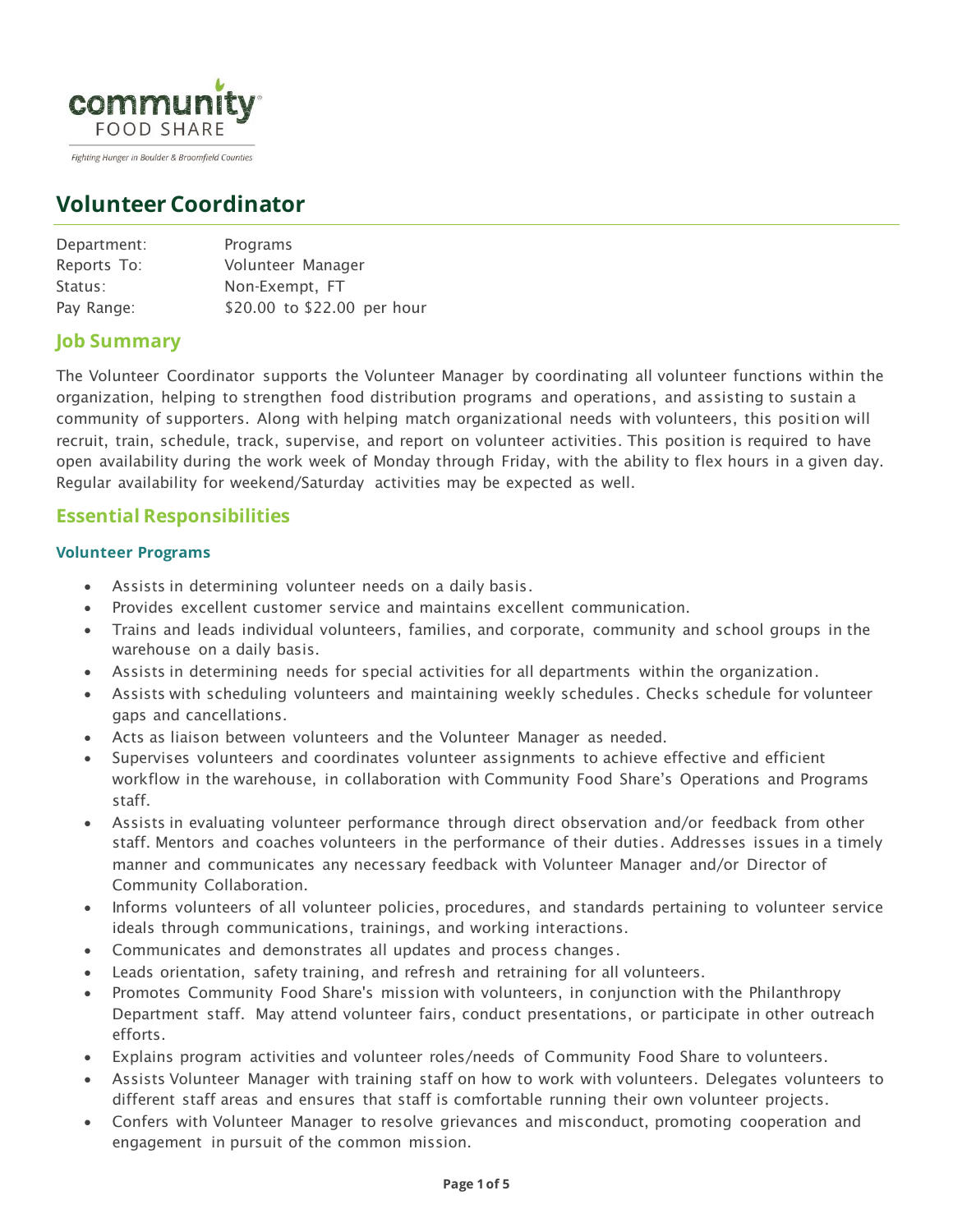- Participates in organizing and executing volunteer recognition programs. Assists Volunteer Manager with annual volunteer recognition events. Helps maintain accurate service records and the volunteer database.
- Provides timely statistical and activity reports on volunteer participation for internal and external use, as required.
- Assists Volunteer Manager with providing written content for quarterly print newsletters, and monthly volunteer e-newsletters.
- Assists Volunteer Manager and Food Resources and Compliance Manager with Garden Share Program needs, such as scheduling and monitoring volunteers and groups for gleanings and harvests. Performs site visits to gardens to ensure volunteer programs are running smoothly.
- Visits off-site Mobile Pantry and Elder Share distribution locations to welcome and orient new volunteers.
- Attends staff and department meetings.
- Attends other meetings on behalf of the Volunteer Manager and serves as representative for the Volunteer Manager as needed.

#### **Culture**

- Promotes collaboration and communication among all Community Food Share staff to ensure successful program implementation and ongoing program support.
- Considers the benefits and consequences to their peer team when taking action, openly shares ideas and information with others, effectively completes work activities with and through others, helps others achieve goals and complete work to meet the needs of the team and the organization.
- Ensures own work is accurate and timely and operates with a culture of accountability while maintaining excellent customer service to donors, participants, volunteers, and other stakeholders external and internal.

#### **Travel**

• Travel locally in-service area may be required, as well as occasional overnight travel for events and conferences.

*The above is a fair representation of the duties and responsibilities for this position but is not meant to be all inclusive. Other duties may from time to time be assigned at the discretion of the Volunteer Manager or Chief Operations Officer.*

## **Qualifications & Skills**

Alignment with Community Food Share's mission and a compassionate appreciation for hunger issues are essential to the successful performance of all responsibilities. The requirements listed below are representative of the knowledge, skills, and/or abilities required to successfully perform the essential functions of this job:

#### **Education and Experience**

- Associate degree or bachelor's degree in nonprofit management, education, social work, business, management, or other related field of study or equivalent work experience. Significant relevant experience may be considered.
- One to three years' experience and/or training in nonprofit or social enterprise environment highly preferred.
- Experience providing a high-level of customer service.
- Must possess a valid Colorado Drivers' license, or have the ability to obtain one, and maintain a good driving record and acceptable MVR.

#### **Skills and Abilities**

• Ability to use tech and computers to advantage.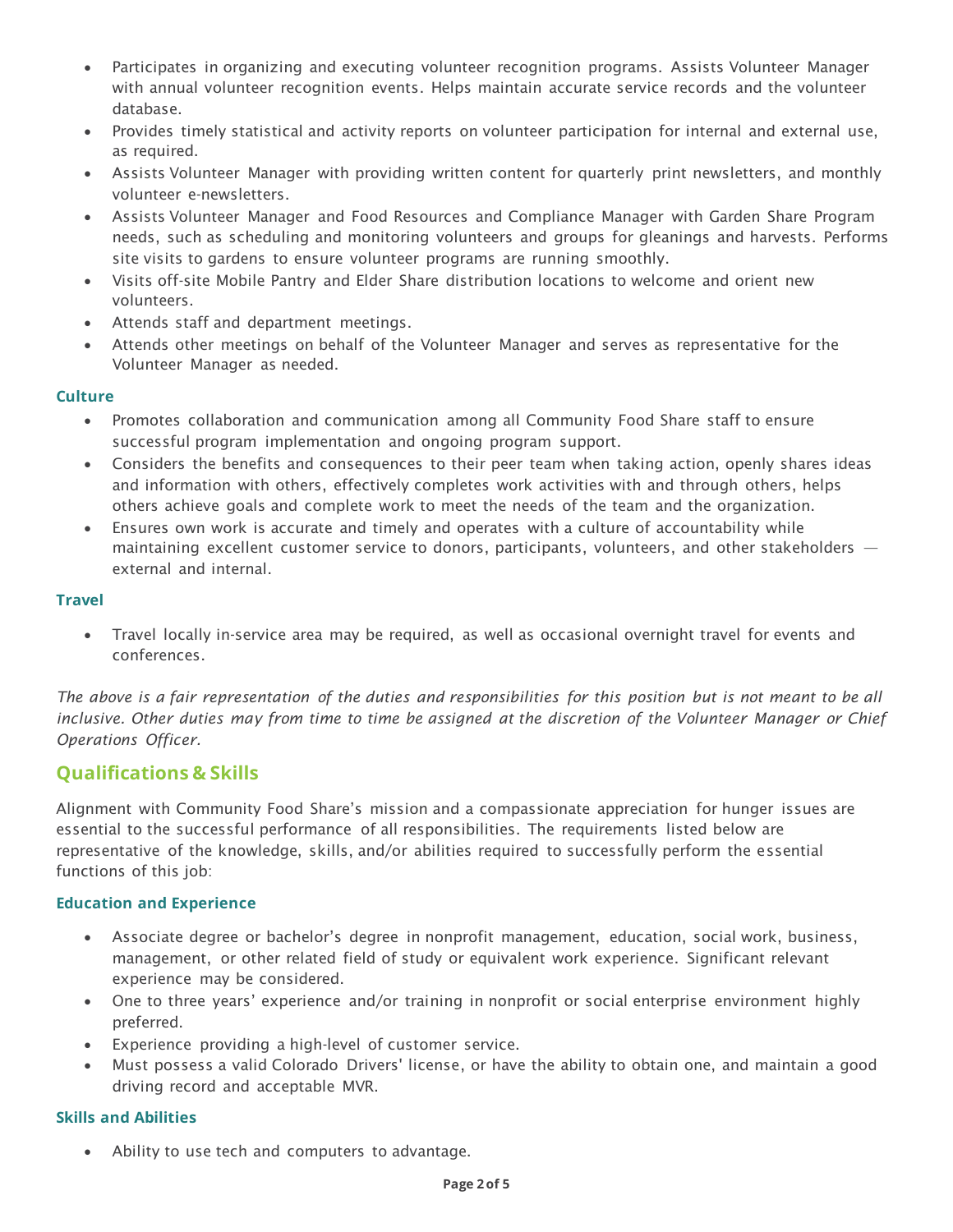- Ability to communicate effectively, professionally, and tactfully with all Community Food Share stakeholders.
- Ability to effectively present information and respond to questions from groups of volunteers, staff, constituents, and the public.
- Confident and experienced in public speaking.
- Ability to organize multiple simultaneous and synchronous activities, events, and people in a fastpaced warehouse environment.
- Ability to complete forms and write routine reports.
- Competent data entry skills and database management skills.
- Ability to understand warehousing logistics and workflow.
- Highly defined organizational and time management skills.
- Ability to multi-task and work under pressure.

#### **Knowledge**

- Successfully complete safe food handling training (ServSafe) within 6 months of hire.
- Knowledge of Volunteer Hub preferred.
- Knowledge of Microsoft Office Suite, including Outlook, Excel, Word, and PowerPoint.
- Specialized training on warehouse equipment and trucks for basic operation and safety.
- Aware of OSHA, AIB and Feeding America rules and regulations.
- Knowledge of Community Food Share's Food and Occupational Safety Rules.
- Inventory control and management techniques.
- Familiar with the Boulder and Broomfield Counties community and local agencies a plus.
- Read, write and speak English fluently.
- Bilingual in Spanish a plus.

#### **Behaviors**

- Personable and upbeat.
- Able to maintain a calm demeanor.
- Thrives in a fast-paced, ever changing environment.
- Flexible and adaptable
- Attentive to detail and highly organized.
- Commitment to and passionate about the organization's mission and vision; persuasive communicator.
- Delivers a message without agenda.
- Uses good judgment and discretion.
- Possesses strong ethical character.
- Works cooperatively and effectively with other Community Food Share staff and volunteers in a collaborative environment.
- Self-reliant, good problem solver, results oriented.
- Provides excellent customer service to internal and external stakeholders, primarily volunteers and donors.
- Gives and receives feedback in a respectful and productive way.
- Represents Community Food Share in a professional manner at all times and under a variety of conditions.
- Works independently with minimal supervision.
- Maintains safety as a priority at all times.
- Manages conflict.
- Seeks additional personal development.

### **Interpersonal Skills**

Skills in listening, understanding and/or influencing people are important in achieving organizational objectives, causing action, understanding others, or changing behavior. Skills of persuasiveness, influence or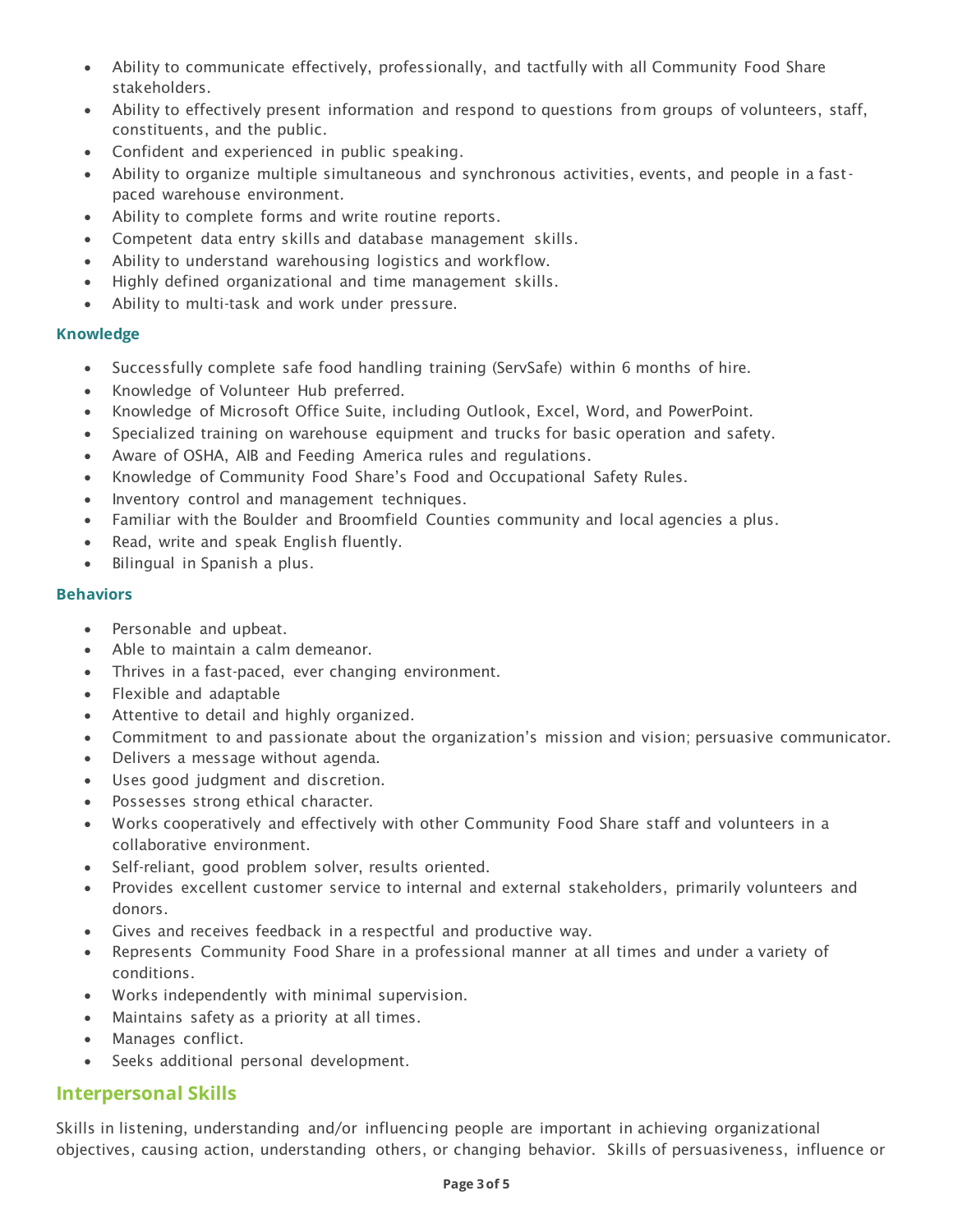assertiveness, sensitivity to the point of view of others, as well as generational, gender and cultural competency and awareness are requisite to success in this position.

## **Physical Demands**

While performing the duties of this job, the employee is regularly required to sit, stand, bend, kneel, push, pull, stoop, climb ladders, balance, walk for extended periods of time; use hands to finger, grasp, carry, handle, or feel; reach with hands and arms above the shoulder; be able to taste and smell; and hear with or without aid. The employee may lift, leverage, and/or move up to 40 pounds repetitively and consistently. Some travel with mobile pantry operations, or other business-related needs could be required. Specific vision abilities required by this job include close vision, peripheral vision, depth perception and distance vision.

The physical demands described here are representative of those to be met by an employee to successfully perform the essential functions of this job. This listing may not cover all conditions an employee may encounter in the performance of the essential functions of this position.

## **Health Related Event Protocol**

The Health-Related Event Protocol is in effect anytime required by federal, state, or local health orders, or as required by the organization for public safety.

Special Workplace Precautions: In accordance with CDC and Boulder County Public Health Department recommended health and wellness precautions, Community Food Share may implement the following:

- 1. Masks which properly cover the nose, mouth and chin are required while inside the facility at all times except while in private offices. Cubicles are not considered private offices.
- 2. 6-foot social distancing is required in all public and private areas of the facility.
- 3. Gatherings/meetings are limited to a size which allows for distancing within the space designated for this meeting.

Remote Work Eligibility: This position is classified as being ineligible for remote work as the essential duties of this position must be performed within the warehouse facility. (TEAM APPLE)

Vaccination: Community Food Share does not require proof of vaccination status. However, this position works directly with the public in the performance of core duties. Employees serving in public facing positions may be required to wear a mask and practice social distancing at certain mobile, donor, or agency facilities regardless of vaccination status. Further, vaccination status may be required by donor businesses, agencies, or other facilities. While this is not a requirement of Community Food Share, it may be a requirement of the donor business, agency, or facility where we perform our work. Those unable to comply with outside requirements, are required to speak directly with their supervisor or HR for assistance in this matter.

### **Work Environment**

Community Food Share operates in a working warehouse environment. The majority of these duties (a minimum of 75% of the employee's time) may be performed within the warehouse setting, where standing, carrying, pushing, pulling, and walking for long periods of time may be expected. While performing some of the duties of this job, the employee may be exposed to wet and/or humid conditions and moving equipment. The employee may be exposed to high, precarious places; outside weather conditions; and extreme cold in the walk-ins. The noise level in the work environment is usually moderate but may be loud with machinery and equipment in operation. Approximately 25% of the duties of this position may be performed in an office setting, where the employee could be required to sit for long periods and operate computer and telephone equipment. Travelling to and from mobile pantry sites, or for other business-related needs, may or may not be in company vehicles.

The work environment characteristics described above are representative of those an employee encounters while performing the essential functions of this job. This listing may not cover all aspects of the